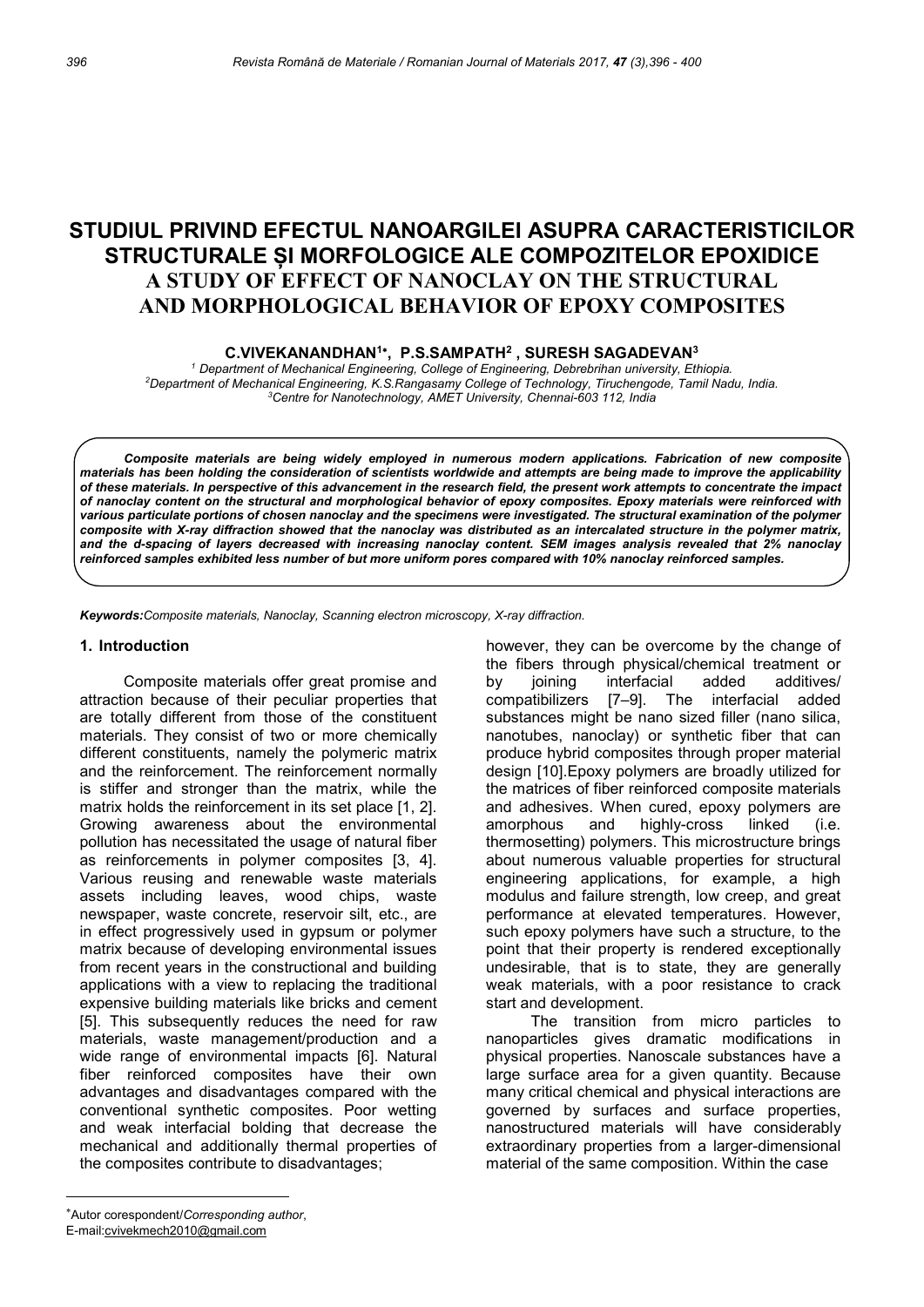of particles and fibers, the surface area per unit volume is inversely proportional to the material's diameter, thus, the smaller the diameter, the more the surface area per unit volume [11]. Polymer nanocomposite is a new class of materials in which resin is commonly tailored via inorganic nanoparticles to show enhanced mechanical, thermal and fire resistance properties [12, 13]. Such enhancement in the properties of nanocomposites happens primarily because of their unique phase morphology and improved interfacial properties [14]. The kinds of nanomaterials which might be most broadly used for this purpose encompass: nanotubes, nanoclays, silica particles and electrospun polymeric nanofibers. Individual platelet thicknesses are simply one nanometer. One gram of powdered fabric can have billions of nanoparticles with a surface area of many square meters [15]. Organo treated montmorillonite clay is broadly used as nanofiller in the polymer because of its superior compatibility with natural matrix, specific surface area, aspect ratio and nano dispersible characteristics. Nanoclay will increase strength, stiffness and heat resistance however decreases moisture absorption, flammability and permeability to fuel and water. This in turn can result in sizable weight loss that is of apparent importance in aerospace and marine applications [16]. In polymer nanocomposites (PCNs), montmorillonite based totally layered silicate clay is usually used as reinforcement in polymer matrix [17]. Its crystal lattice consists of two-dimensional layers wherein a crucial octahedral sheet of alumina or magnesia is fused into outside silica tetrahedron through the end, so that the oxygen ions of the octahedral sheet additionally belong to tetrahedral sheets[18]. Nanocomposites have come to be regarded as the most promising, attractive, indispensable and encouraging approaches in the field of advanced engineering applications and they have a bright future. They can be tailored by including nano scale fillers in the polymer matrix to meet the developing demands of the particular properties in the versatile and practical applications [19, 20].Nanocomposites have unique mechanical, thermal, optical, electrical, magnetic and barrier properties compared with pure polymer [21] and they are different from even traditional/conventional composites, for example, glass fiber reinforced composites [22]. The hybrid nanocomposites have brought about revolution in the field of material science which can give the most hi-tech advanced composite materials. The addition of nano particles seems to work wonders in effecting remarkable developments in the thermal, physical, mechanical and thermomechanical properties due to perfect dispersion, a high aspect ratio and effective polymer filler interaction [23]. This study focuses on investigating the effect of structural and morphological behavior of epoxy composites.

# 2. Materials and methods

## 2.1. Epoxy resin

The strips were made by having different composition of Cloisite 30B varying from 2 % to 10 % along with epoxy and the hardener. After curing the strips 4 specimens were taken for each combination and the tests were conducted. In this study, a commercially available epoxy resin (include grade) was procured and used as the polymer matrix. Aliphatic amine (HY-951) was used as the hardener for epoxy resin. The Nano composite powder Cloisite 30B with a particle size (<13 nano meter) was obtained from Southern Clay Products, Inc.

## 2.2. Cloisite 30B

Cloisite 30B is a natural montmorillonite modified with a quaternary ammonium salt and it is designed to be used as an additive for plastics and rubbers to improve various physical properties such as reinforcement, CLTE, synergistic flame retardant and barrier. Cloisite 30B consists of organically modified nano meter scale layered magnesium aluminium silicate platelets. The silicate platelets that the additives are derived from are 1 nanometer thick and 70 to 150 nanometers across. The platelets are surface modified with an organic chemistry technique and it allows exhaustive dispersion into and provides miscibility with the thermoplastic systems for which they have been designed to improve. While enhancing the flexural and tensile modules, the CLTE has lowered when the additives have been proved to reinforce thermoplastics. By incorporating the nano particles into the structure of the surface char formation and flame retardance of the thermoplastic systems have also been found to be improving.

# 2.3. Preparation of composite sheets

Weighed amounts of epoxy resin and Cloisite 30B powder were mixed in varying proportions and then the hardener, aliphatic amine (HY-951) in the ratio10:1 to the epoxy was added to initiate the reaction. The mixture was then poured into the mould. Different sheets of epoxy resin reinforced with varying amounts of Cloisite 30B filler i. e., 2, 4, 6, 8, and 10 wt.-% of resin were prepared and tested. Filler amount was limited to 10% in the composite sheet because as the filler concentration increased to 10%, gelation occurred rapidly and the mixture became thick losing fluidity. The curing time was maintained for 24hrs.

#### 3. Characterization techniques 3.1. XRD Analysis

The analysis of crystal structure is of great importance in the description of materials; such an analysis is typically performed by employing X-ray diffraction techniques (Other techniques include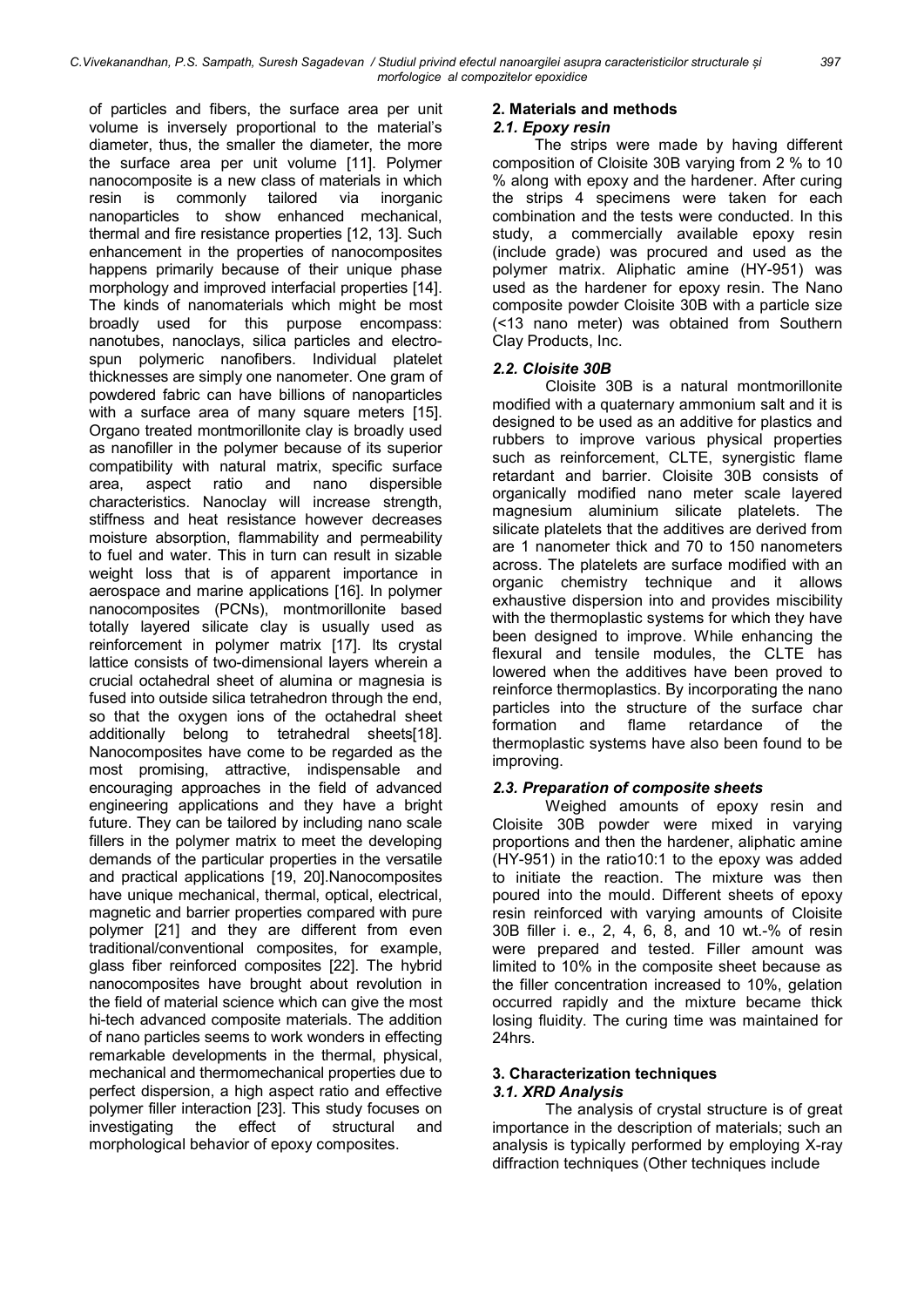electron diffraction method and neutron diffraction method). The basic information that can be obtained from such diffraction patterns is the  $d_{hkl}$ spacing, the crystal lattice type, lattice parameters and crystalline phases present in materials, the structural properties of these phases and atomic arrangements of crystalline materials.

#### 3.2. SEM Analysis

The fracture surfaces of the flexural and impacted samples were examined using scanning electron microscopy (SEM) to understand the deformation and failure behaviors at various magnifications. SEM was carried out using Hitachi S-3400N which operated at an acceleration voltage of 120 kV. For conventional imaging in the SEM, specimens must be electrically conductive, at least at the surface, and electrically grounded to prevent the accumulation of electrostatic charge at the surface.

## 4. Results and Discussion

#### 4.1. Structural analysis

The morphological structure of Cloisite30B/epoxy Nanocomposite samples was examined with the assistance of the XRD patterns. It is outstanding that intercalated Nanocomposite is shown by reflections in the low angle region [24]. Generally, the formation of an ordered intercalated system with alternating polymer/silicate layers is indicated by the intense reflections within the range of 0-10° (2θ). In the completely delaminated hybrids, silicate layers with a thickness of about 1 nm can be seen to be relatively homogeneously dispersed in the polymer matrix. The clay dispersion processes, in this study, were studied by X-ray diffraction (XRD). Figure 1 shows the XRD patterns of the nanoclay. The distance between silicate platelets was calculated by using Bragg's law and it was compared with the basal plane distance of Cloisite 30B so that the occurrence of intercalation or exfoliation could be ascertained:

$$
2d \sin \theta = \lambda n \tag{1}
$$

Where d is the distance between the crystallographic planes, θ is the half-angle of diffraction, n is an integer, and  $\lambda$  is the wavelength of the X-ray radiation.

The  $2\theta = 4.75^{\circ}$  peak is related to pure clay with  $d_{001}$  = 1.82 Å. In the sample with 2% nanoclay, the peak shifted to a lower angle ( $2\theta = 2.10^{\circ}$ ; d<sub>001</sub> = 4.30 Å), which implied the formation of intercalation morphology. The peak related to 4% nanoclay appeared at  $2\theta = 2.20^{\circ}$ ; d<sub>001</sub> = 4.08 Å. The peak related to 6% nanoclay appeared at  $2\theta = 2.20^{\circ}$ ;  $d_{001}$  = 4.08 Å. The peak related to 8% nanoclay appeared at  $2\theta = 2.23^{\circ}$ ; d<sub>001</sub> = 3.88 Å. The peak related to 10% nanoclay appeared at 2θ = 2.30°; d<sub>001</sub> = 3.80 Å. These data showed that the order of intercalation was higher at 2 wt.% nanoclay than at 10 wt.% nanoclay concentration.

 Consequently, the accomplishment of an intercalated structure in these nanocomposites could be attributed to better scattering of the nanoclay all through the reprocessed high density polyethylene. This bears clear proof of finish dispersion of the nanoclay in the epoxy matrix. Further, a comparison of the relative forces for all nanoclay rates, prompted to the conclusion that nanoclay dispersion may be in both intercalation and shedding modes relying upon the nanoclay percentage for each. The d-spacing values and the vanishing of the crest at 4.75 in all nanocomposites clearly demonstrated the entire dispersion of the clay into epoxy matrix showing an intercalation mode in all clay percentages. Likewise, a vital perception could likewise be made by looking at d -spacing for every clay percentage. As the wt% of clay increased from 2 wt% to 10 wt%, there was a noticeable increase in 2θ and consequently an obvious decrease in d-spacing values.



Fig.1 - X-ray diffraction patterns of Cloisite 30B with epoxy/ nanocomposites containing pure, 2, 4, 6, 8 and 10 wt% nanoclay contents.

#### 4.2 Scanning electron microscopy

The pictures acquired from the SEM revealed that proper distribution and consistency existed between the filler and the matrix. The made voids implied a weak association connection area between the fibers and the matrix. It implied that the fibers were confined from the surface of the matrix due to the stress and pressure caused by the powerless ties they had with the matrix. The shape and points of interest of the morphology could be comprehended from the pictures of the SEM recorded at higher amplifications.

The morphological distribution of the samples could analyzed by means of a scanning electron microscope and Figures2 (a-f) show the morphological characterization of samples of various wt % of nanoclay (0-10wt%) Cloisite 30B with epoxy resin. The nanoclay particles were seen to be distributed evenly in the specimens. Figure.2 (a) shows the SEM micrograph that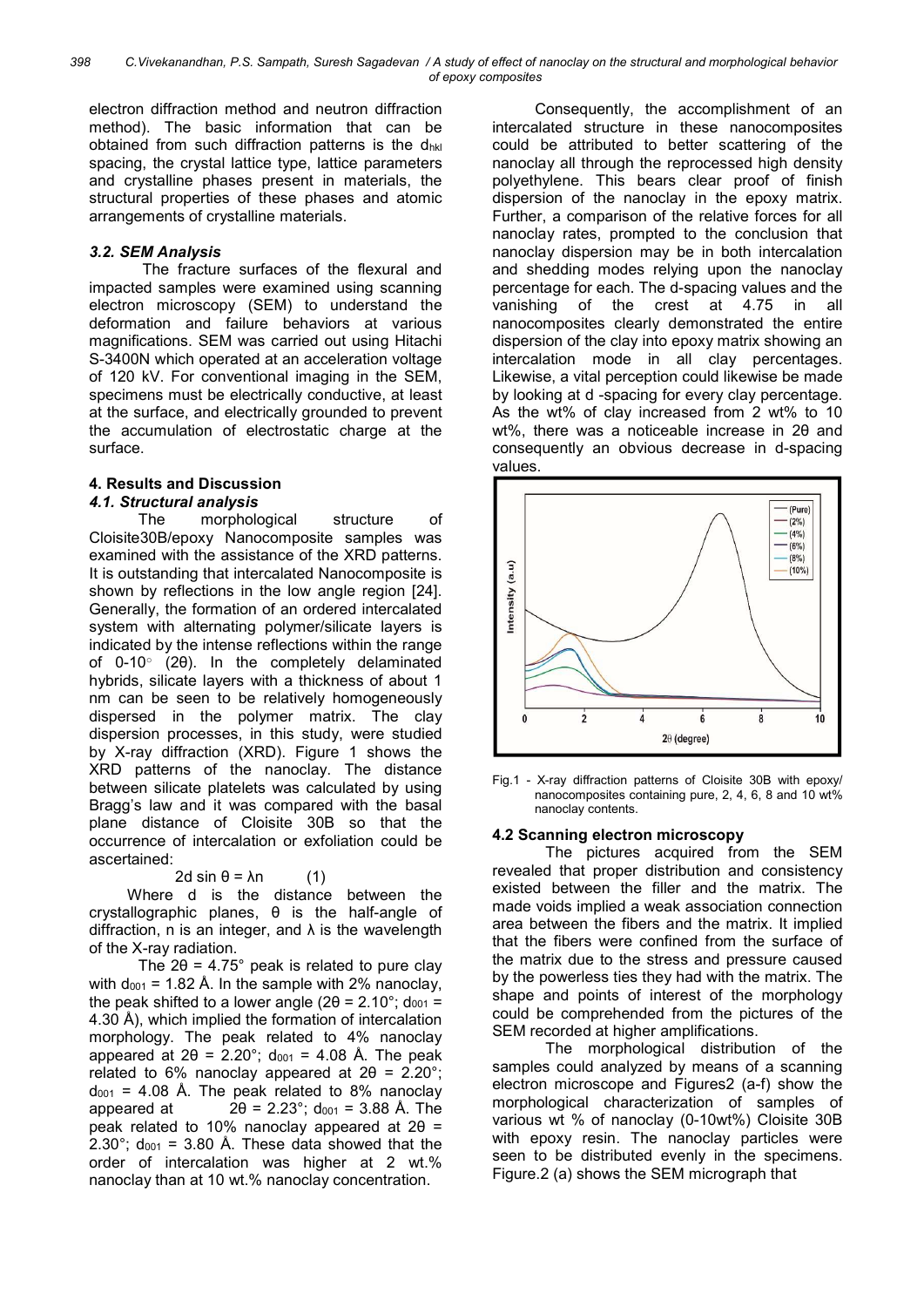C.Vivekanandhan, P.S. Sampath, Suresh Sagadevan / Studiul privind efectul nanoargilei asupra caracteristicilor structurale și 399 morfologice al compozitelor epoxidice



Fig 2 (a) - SEM Image of the composites of 0wt% nanoclay. Fig 2 (d) - SEM Image of the composites of 6wt% nanoclay.



Fig 2 (b) - SEM Image of the composites of 2wt% nanoclay.



Fig 2 (c) - SEM Image of the composites of 4wt% nanoclay. Fig 2 (f) - SEM Image of the composites of 10wt% nanoclay.

reveals the fractured surface of the Cloisite 30B/epoxy nanocomposite with nano surface treatment.

The obtained micrographs confirmed the results of mechanical and physical tests on the composites. The created voids implied a weak bond zone dividing the fibers from the matrix. It meant that the nano particles could not adhere to the surface of the matrix because of the stress and pressure effectuated by the weak bonds they had with the matrix. The nanoclay is a good absorbent of the coupling agent and in the event of using a





Fig 2 (e) - SEM Image of the composites of 8wt% nanoclay.



larger amount of the nanoclay (10 wt %), any further addition of it will increase the absorption of the coupling agent, too. The mechanical and the physical properties of the composites and their microstructure seemed to be closely correlated. As has already been stated, the nanoclay is a good absorbent of the coupling agent and any further addition of the nanoclay will increase the number of pores, thereby reducing the tensile/bending strength upon using 10 wt% nanoclay in the composite.